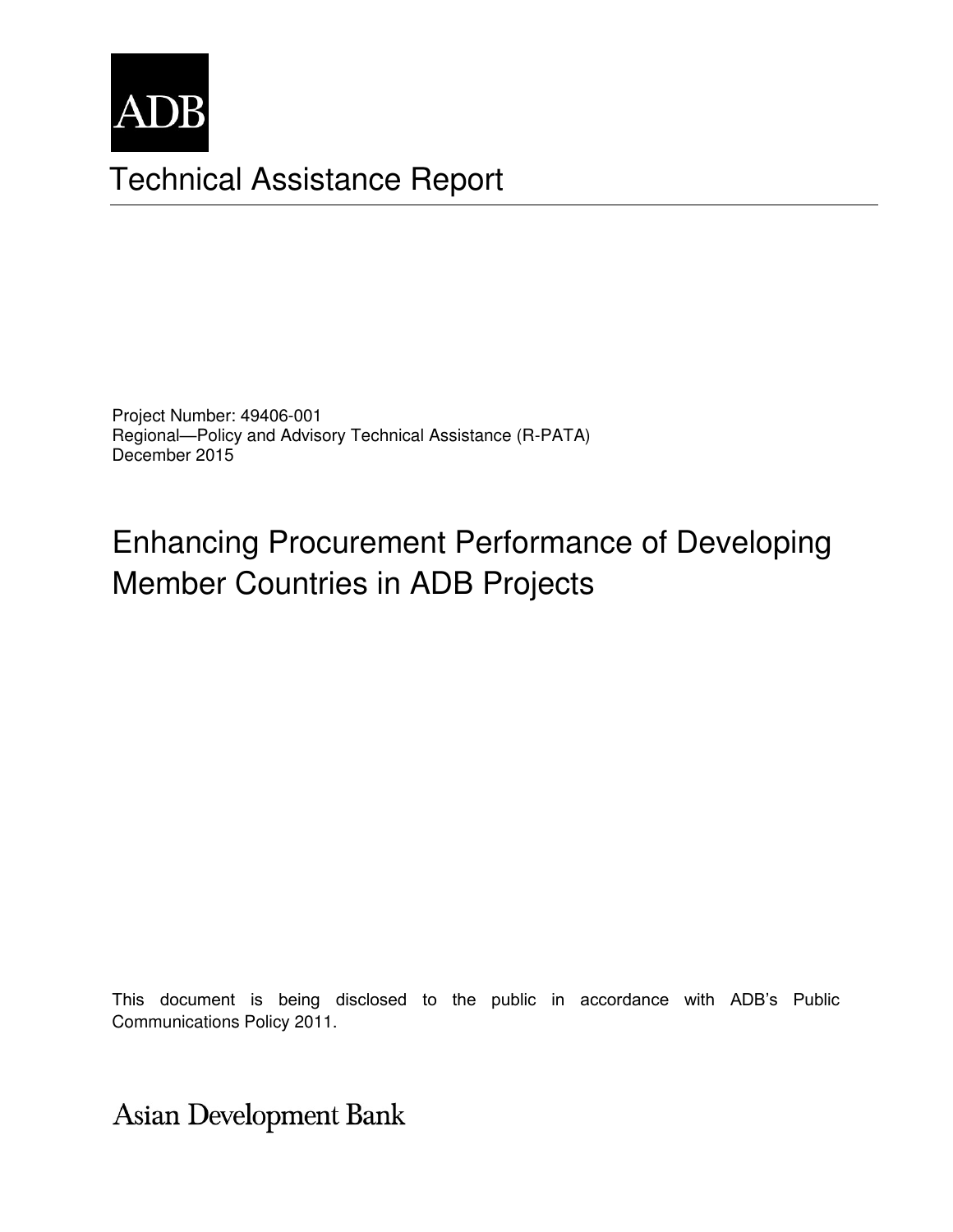#### **ABBREVIATIONS**

| ADB          | Asian Development Bank                                  |
|--------------|---------------------------------------------------------|
| AfDB         | African Development Bank                                |
| <b>DMC</b>   | developing member country                               |
| <b>MDB</b>   | multilateral development bank                           |
| <b>OSFMD</b> | Operations Services and Financial Management Department |
| <b>PPP</b>   | public-private partnership                              |
| TA           | technical assistance                                    |

#### **NOTE**

In this report, "\$" refers to US dollars.

| <b>Vice-President</b>   | B. Susantono, Officer-in-Charge, Knowledge Management and                         |
|-------------------------|-----------------------------------------------------------------------------------|
|                         | Sustainable Development                                                           |
| <b>Director General</b> | R. Subramaniam, Operations Services and Financial Management<br>Department, OSFMD |
| <b>Senior Director</b>  | Santoso, Procurement Division 1, OSFMD                                            |
| <b>Team leader</b>      | A. Bhateja, Senior Procurement Specialist, OSFMD                                  |
| <b>Team members</b>     | E. Gagnon, Principal Procurement Specialist, OSFMD                                |
|                         | S. Medina-Babijes, Procurement Assistant, OSFMD                                   |
|                         | J. Pedersen, Senior Procurement Specialist, OSFMD                                 |
|                         | A. Qari, Senior Procurement Specialist, OSFMD                                     |

In preparing any country program or strategy, financing any project, or by making any designation of or reference to a particular territory or geographic area in this document, the Asian Development Bank does not intend to make any judgments as to the legal or other status of any territory or area.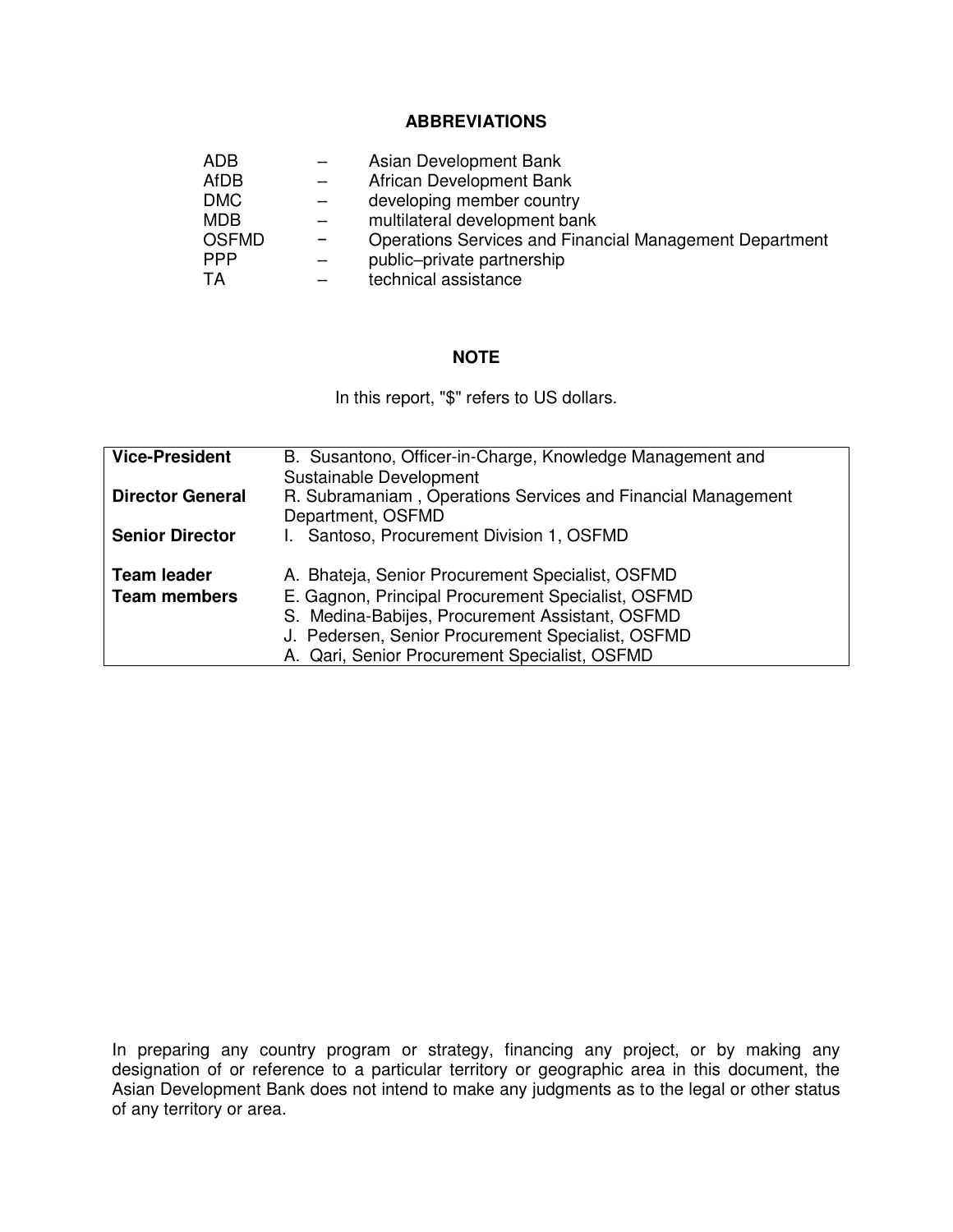# **CONTENTS**

# **Page**

# POLICY AND ADVISORY TECHNICAL ASSISTANCE AT A GLANCE

| I.   | <b>INTRODUCTION</b>                                                                                                                      |                  |  |
|------|------------------------------------------------------------------------------------------------------------------------------------------|------------------|--|
| Ш.   | <b>ISSUES</b>                                                                                                                            |                  |  |
| III. | THE POLICY AND ADVISORY TECHNICAL ASSISTANCE                                                                                             |                  |  |
|      | Impact and Outcome<br>А.<br>В.<br>Methodology and Key Activities<br>C.<br>Cost and Financing<br><b>Implementation Arrangements</b><br>D. | 3<br>3<br>3<br>3 |  |
| IV.  | THE PRESIDENT'S DECISION                                                                                                                 | 4                |  |
|      | <b>APPENDIXES</b>                                                                                                                        |                  |  |
| 1.   | Design and Monitoring Framework                                                                                                          | 5                |  |
| 2.   | Cost Estimates and Financing Plan                                                                                                        | $\overline{7}$   |  |
| 3.   | <b>Outline Terms of Reference for Consultants</b>                                                                                        | 8                |  |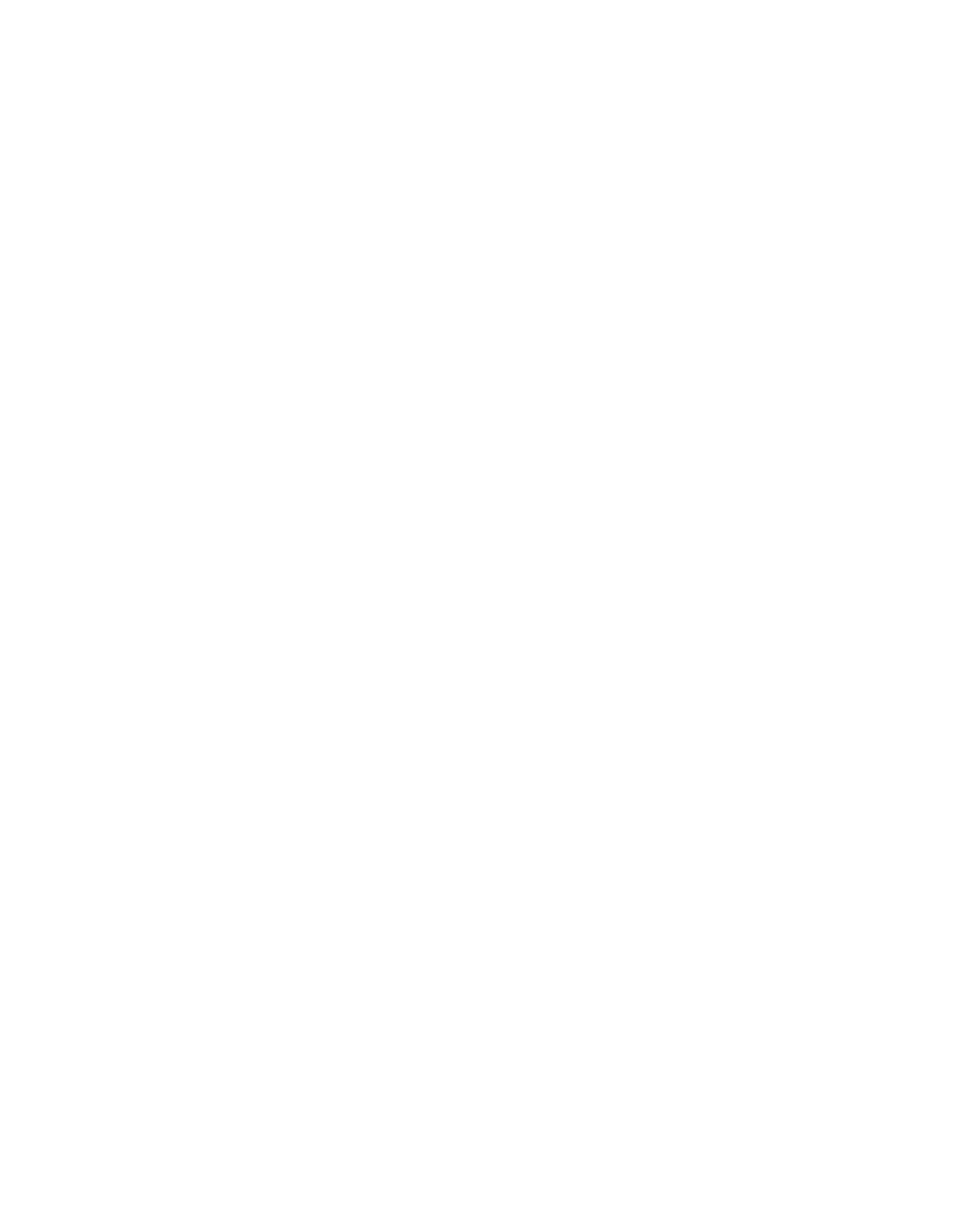#### **POLICY AND ADVISORY TECHNICAL ASSISTANCE AT A GLANCE**

|  | 1. Basic Data                                                                                                                                                                                        |                                                                                                                              |                                | Project Number: 49406-001                                   |      |  |
|--|------------------------------------------------------------------------------------------------------------------------------------------------------------------------------------------------------|------------------------------------------------------------------------------------------------------------------------------|--------------------------------|-------------------------------------------------------------|------|--|
|  | <b>Project Name</b>                                                                                                                                                                                  | <b>Enhancing Procurement Performance</b><br>of Developing Member Countries in<br><b>ADB Projects</b>                         | <b>Department</b><br>/Division | OSFMD/OSP1                                                  |      |  |
|  | Country                                                                                                                                                                                              | <b>REG</b>                                                                                                                   | <b>Executing</b><br>Agency     | Asian Development Bank                                      |      |  |
|  | 2. Sector                                                                                                                                                                                            | Subsector(s)                                                                                                                 |                                | <b>ADB Financing (\$ million)</b>                           |      |  |
|  | Multisector                                                                                                                                                                                          | ADB's corporate management, policy and strategy development                                                                  |                                |                                                             | 0.75 |  |
|  |                                                                                                                                                                                                      |                                                                                                                              |                                | <b>Total</b>                                                | 0.75 |  |
|  | 3. Strategic Agenda                                                                                                                                                                                  | <b>Subcomponents</b>                                                                                                         |                                | <b>Climate Change Information</b>                           |      |  |
|  | Inclusive economic<br>growth (IEG)                                                                                                                                                                   | Pillar 1: Economic opportunities,<br>including jobs, created and expanded                                                    | Project                        | Climate Change impact on the                                | Low  |  |
|  | 4. Drivers of Change                                                                                                                                                                                 | <b>Components</b>                                                                                                            |                                | <b>Gender Equity and Mainstreaming</b>                      |      |  |
|  | Governance and<br>capacity development<br>(GCD)<br>Knowledge solutions<br>(KNS)                                                                                                                      | Client relations, network, and<br>partnership development to<br>partnership driver of change<br>Knowledge sharing activities |                                | No gender elements (NGE)                                    |      |  |
|  | 5. Poverty Targeting                                                                                                                                                                                 |                                                                                                                              | <b>Location Impact</b>         |                                                             |      |  |
|  | poverty                                                                                                                                                                                              | <b>No</b>                                                                                                                    | Regional                       |                                                             | High |  |
|  | 6. TA Category:                                                                                                                                                                                      | B                                                                                                                            |                                |                                                             |      |  |
|  |                                                                                                                                                                                                      |                                                                                                                              |                                |                                                             |      |  |
|  |                                                                                                                                                                                                      |                                                                                                                              |                                |                                                             |      |  |
|  |                                                                                                                                                                                                      |                                                                                                                              |                                |                                                             |      |  |
|  | <b>ADB</b>                                                                                                                                                                                           |                                                                                                                              |                                | 0.75                                                        |      |  |
|  |                                                                                                                                                                                                      | Policy and advisory technical assistance: Technical Assistance Special                                                       |                                | 0.75                                                        |      |  |
|  | Fund<br>Cofinancing<br>None                                                                                                                                                                          |                                                                                                                              |                                |                                                             |      |  |
|  |                                                                                                                                                                                                      |                                                                                                                              |                                |                                                             |      |  |
|  |                                                                                                                                                                                                      |                                                                                                                              |                                |                                                             |      |  |
|  |                                                                                                                                                                                                      |                                                                                                                              |                                |                                                             |      |  |
|  |                                                                                                                                                                                                      |                                                                                                                              |                                |                                                             |      |  |
|  |                                                                                                                                                                                                      |                                                                                                                              |                                |                                                             |      |  |
|  | Use of country procurement systems                                                                                                                                                                   |                                                                                                                              |                                |                                                             |      |  |
|  | Use of country public financial management systems<br>No                                                                                                                                             |                                                                                                                              |                                |                                                             |      |  |
|  | Project directly targets<br>7. Safeguard Categorization Not Applicable<br>8. Financing<br><b>Modality and Sources</b><br>Counterpart<br>None<br><b>Total</b><br>9. Effective Development Cooperation | No                                                                                                                           |                                | Amount (\$ million)<br>0.00<br>0.00<br>0.00<br>0.00<br>0.75 |      |  |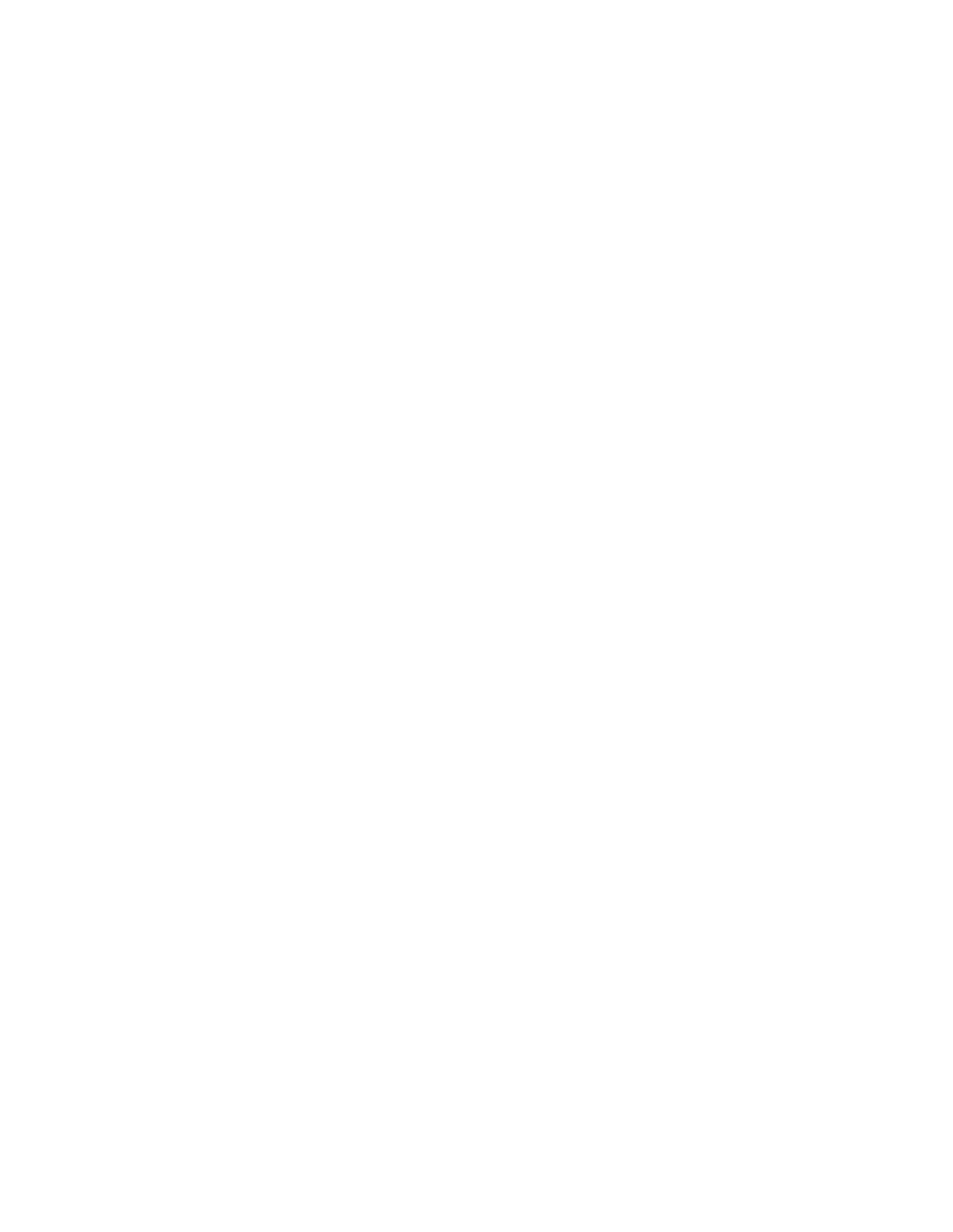# **I. INTRODUCTION**

1. Based on the midterm review of the long-term strategic framework of the Asian Development Bank (ADB), Strategy 2020, ADB aims to incorporate global best practices in its various engagements.<sup>1</sup> Procurement is a critical area that influences ability of the executing agencies to spend project funds effectively and efficiently. ADB's developing member countries (DMCs) are benefiting from the improvements already made by its mainstreaming of the 10 point action plan. These actions were implemented starting August 2014, and have since helped improve internal efficiency and cost effectiveness in ADB's internal procurement processes.

2. ADB recognizes that its current one-size-fits-all procurement approach needs to be reviewed and updated. DMCs need a procurement approach that will allow them to respond to their changing needs, reflect the growing strengths and range of executing agency capabilities, and better account for wide range of capacities of procuring entities involved in its various projects. This will help DMCs adopt and incorporate the new public procurement concepts and methods increasingly used worldwide.

3. This policy and advisory technical assistance (TA) will enable ADB to support DMCs in strengthening their procurement systems by developing and adopting a new ADB procurement framework to be applied under its financed transactions and administered projects. The framework will be based on a comprehensive examination of the procurement and consultant selection policies that currently apply. It will incorporate the emerging best practices and innovations in public procurement. The new framework will also help ADB support DMCs in speeding up the disbursement of project funds. It will therefore help strengthen country procurement systems by encouraging the use of alternative procurement arrangements in ADBfinanced transactions and its administered projects. The design and monitoring framework is in Appendix  $1<sup>2</sup>$ 

#### **II. ISSUES**

4. A significant portion of ADB's financing to DMCs flow through government procurement systems. As public expenditures rapidly grow, contracting is becoming strategically important. Borrowers are now demanding procurement tools that go beyond compliance monitoring of inputs. Governments globally are making efforts to enhance efficiency and effectiveness in the use of public funds. Stronger procurement systems are needed to ensure that governments deliver value for money and that risks are well managed throughout the project cycle.

5. Rapid globalization has resulted in a transformation of the markets that DMCs use to procure goods, works, and services. In parallel, new international instruments and agreements have created greater demand for open and transparent procurement. These include the Agreement on Government Procurement of the World Trade Organization,<sup>3</sup> the Model Law on Public Procurement by the United Nations Commission on International Trade Law,<sup>4</sup> and the

l

<sup>1</sup> ADB. 2014. *Midterm Review of Strategy 2020: Meeting the Challenges of a Transforming Asia and Pacific*. Manila.

 $2<sup>2</sup>$  The TA first appeared in the business opportunities section of ADB's website on 17 December 2015.

<sup>&</sup>lt;sup>3</sup> World Trade Organization. [https://www.wto.org/english/tratop\\_e/gproc\\_e/gp\\_gpa\\_e.htm](https://www.wto.org/english/tratop_e/gproc_e/gp_gpa_e.htm)

<sup>&</sup>lt;sup>4</sup> United Nations Commission on International Trade Law. [https://www.uncitral.org/pdf/english/texts/procurem/ml](https://www.uncitral.org/pdf/english/texts/procurem/ml-procurement-2011/2011-Model-Law-on-Public-Procurement-e.pdf)[procurement-2011/2011-Model-Law-on-Public-Procurement-e.pdf](https://www.uncitral.org/pdf/english/texts/procurem/ml-procurement-2011/2011-Model-Law-on-Public-Procurement-e.pdf)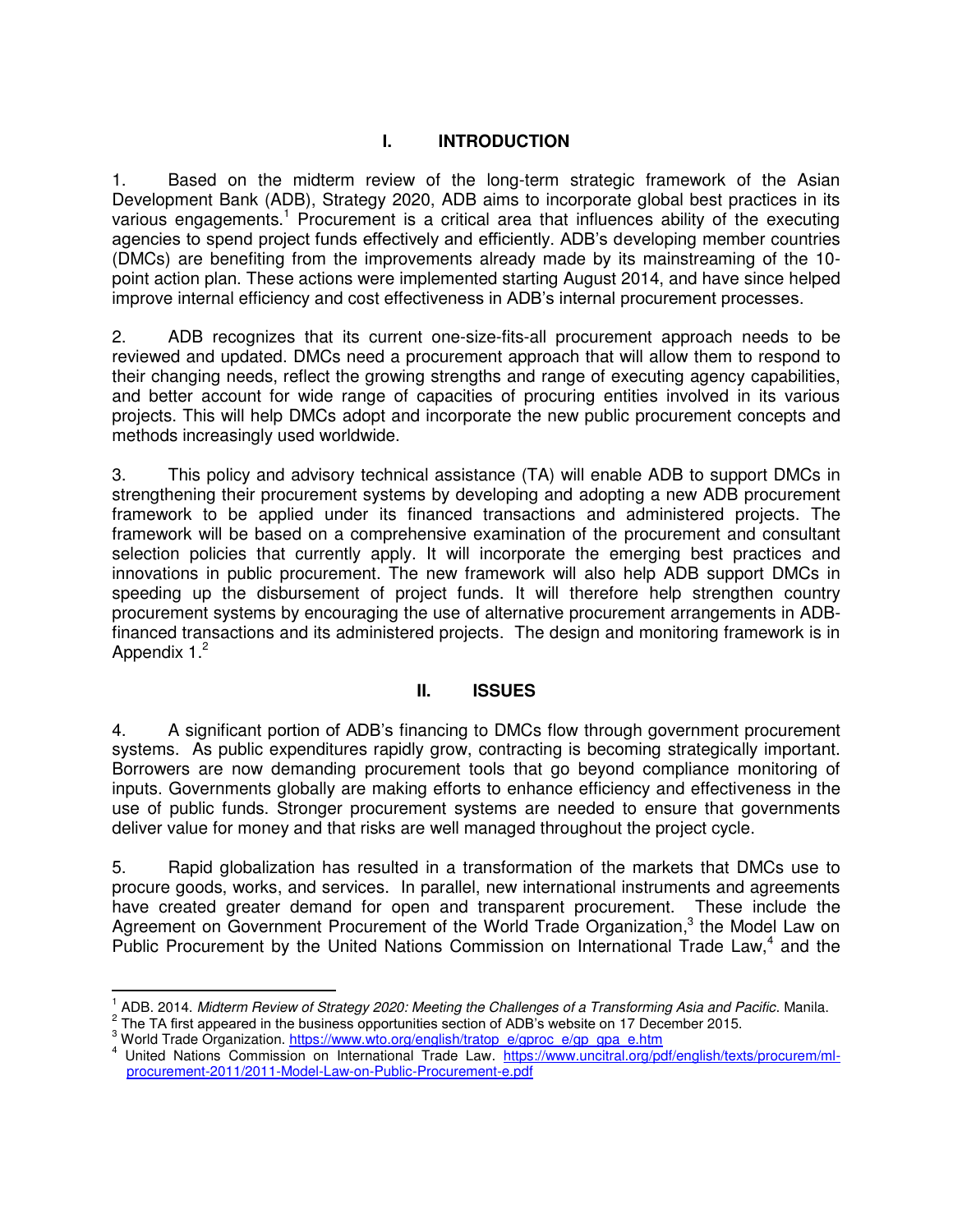European Union's Directives on Public Procurement.<sup>5</sup> The use of technology, especially eprocurement, is changing the way public procurement is executed.

6. In addition, developing country demand for greater use of their country procurement systems has been growing in projects funded by development partners.<sup>6</sup> These governments also want development partners to agree to the use of harmonized procurement procedures. Goods, works, and services under ADB-financed operations are governed by procurement and consultant selection policies that aim to promote open and fair competition. They have been vetted continually through a strict harmonization process with other multilateral development banks (MDBs) and adapted to changes in DMC demand and in ADB's operations.

7. ADB's DMCs have often blamed delays in MDB-supported projects due to cumbersome procurement requirements and compliance-driven procedures. As these countries evolve economically, they want their development partners to focus on building country procurement capacity and improve country procurement policies. There is also increasing demand for greater flexibility and responsiveness in development partners procurement rules.

8. The World Bank responded to these demands by approving a comprehensive reform of its procurement policy in 2015.<sup>7</sup> The new World Bank policy adopts a broader range of modern procurement methods based on value for money and fit for purpose. The new framework will be implemented during 2016 and upon assessment of World Bank's institutional readiness to make the transition. The policy revisions also address the World Bank's new organization structure institutionalized in 2014, and its need to operate in a wide variety of sectors beyond infrastructure.

9. The African Development Bank is also in the process of implementing the full use of acceptable country procurement systems for simple contracts. African Development Bank procedures will be used for complex contracts. Other MDBs, including the Inter-American Development Bank and the European Bank for Reconstruction and Development, have committed to fully exploring ways to make their procurement policies more flexible in response to client demands.

10. ADB has progressively moved towards decentralization and delegation of procurement authority and decisions to regional departments. However, implementation is hampered due to risk avoidance and excessive focus on procedural compliance. ADB also faces challenges and resource constraints in overseeing procurement in DMCs that lack capacity to apply the procedures imposed by its current guidelines. Borrowers and ADB staff often find the procedural provisions too complex, prescriptive, and time-consuming to implement.

11. DMCs have requested ADB to update its procurement and consultant selection policies to ensure that these policies continue to serve their evolving development needs. These updates will also be important to ADB's effort to modernize its procurement and consultant selection rules and regulations in ways that will enhance support for the use of country systems,

l

<sup>&</sup>lt;sup>5</sup> European Commission. 2015. [http://ec.europa.eu/environment/gpp/eu\\_public\\_directives\\_en.htm](http://ec.europa.eu/environment/gpp/eu_public_directives_en.htm)<br>6 Organization for Economic Co aparation and Davelapment, 2005. The Berie Decleration an Ai

Organisation for Economic Co-operation and Development. 2005. *The Paris Declaration on Aid Effectiveness and the Accra Agenda for Action*[. http://www.oecd.org/dac/effectiveness/34428351.pdf](http://www.oecd.org/dac/effectiveness/34428351.pdf)

<sup>7</sup> World Bank. 2015. *Procurement in World Bank Investment Project Financing Phase II: The New Procurement Framework*. [http://consultations.worldbank.org/Data/hub/files/consultation-template/procurement-policy-review](http://consultations.worldbank.org/Data/hub/files/consultation-template/procurement-policy-review-consultationsopenconsultationtemplate/phases/phase_ii_the_new_procurement_framework_-_board_paper.pdf)[consultationsopenconsultationtemplate/phases/phase\\_ii\\_the\\_new\\_procurement\\_framework\\_-\\_board\\_paper.pdf](http://consultations.worldbank.org/Data/hub/files/consultation-template/procurement-policy-review-consultationsopenconsultationtemplate/phases/phase_ii_the_new_procurement_framework_-_board_paper.pdf)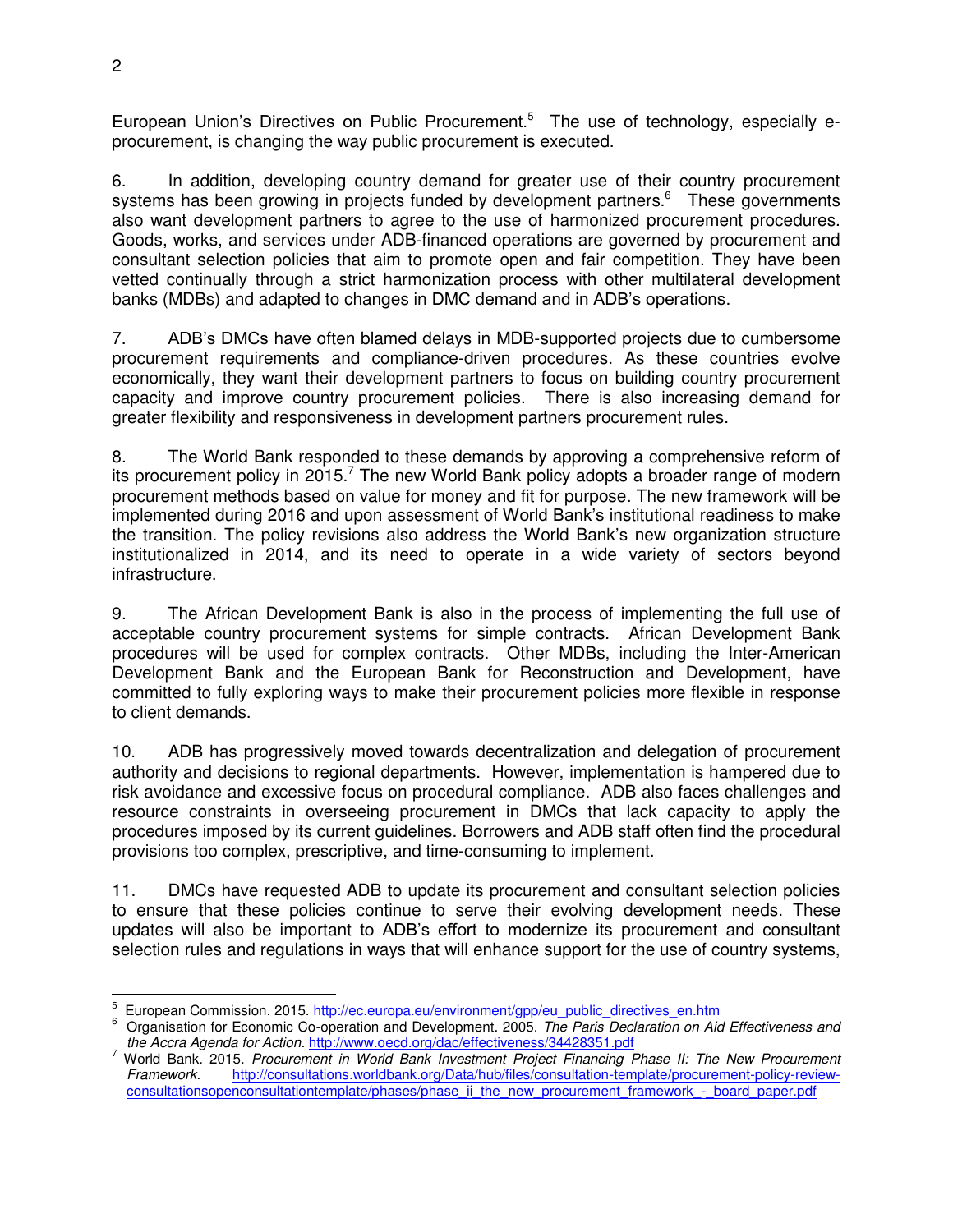improve governance and combat corruption, and make use of best practices while still responding to the particular capabilities and operational needs of individual clients.

# **III. THE POLICY AND ADVISORY TECHNICAL ASSISTANCE**

# **A. Impact and Outcome**

12. The impact will be the enhanced effectiveness of DMC spending in ADB-financed projects that adoption of a modern principle-based procurement framework will help bring about. The outcome will be improved quality of DMC procurement decision making leading to better operational efficiency and higher transparency. The key outputs are (i) procurement framework (covering proposal for improvement to existing procurement and consultant selection policies and procedures) designed to benefit and strengthen DMC current and emerging development needs developed, (ii) use of alternative DMC procurement arrangements for ADB financed projects increased, and (iii) capacity enhancement initiatives to support implementation of new procurement policy and procedures developed.

# **B. Methodology and Key Activities**

13. The new framework will be developed based on the review and experience of the existing procurement policy and procedures, and in consultation with various internal and external stakeholders. This will be supported by developing a new procurement and consultant selection policy, applicable procedures (including mainstreaming e-procurement to improve process efficiency), and guidance notes for the DMC (and ADB staff) to apply them.

14. A risk−based methodology for assessment of borrower procurement systems, and their acceptance as alternative procurement arrangements will be developed. This will be piloted in 2−3 DMCs selected based on ADB's experience in using national procurement procedures in various countries.

15. ADB will also increase focus on building capacities of executing agencies to provide appropriate fiduciary comfort and implement the project procurement in the most time−efficient and cost−effective manner possible.

16. The risks of change management have to be mitigated through upgrading skill gaps within DMCs, executing agencies as well as ADB staff.

# **C. Cost and Financing**

17. The TA is estimated to cost \$750,000, which will be financed on a grant basis by ADB's Technical Assistance Special Fund (TASF-V). The cost estimates and financing plan are in Appendix 2.

#### **D. Implementation Arrangements**

18. The TA will be implemented from December 2015 to December 2018. ADB's Operations Services and Financial Management Department will play the principal role in administration and supervision of this TA.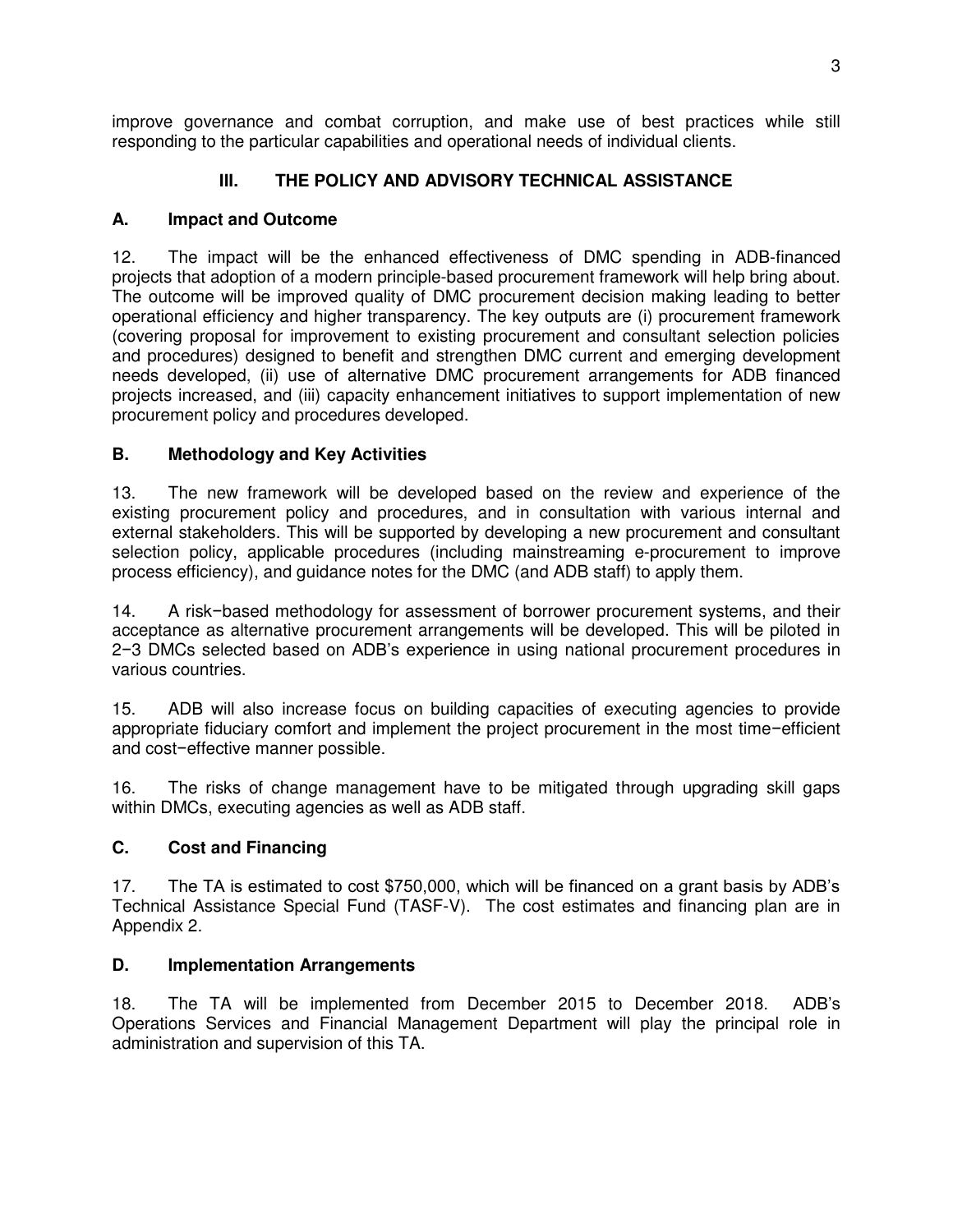19. The TA will require an estimated 20 person-months of services from seven international consultants and 50 person-months of services from five national consultants. When needed, support will be obtained from other experts.

20. The TA work will include a review of ADB's past and current procurement policy-related initiatives. ADB has already developed a concept note for the planned procurement policy review and carried out initial internal consultations.

21. Once the framework is developed, additional consultations may be required to ensure that it is robust, aligned with global best practices, and takes into account ADB's changing business landscape without compromising ADB's fiduciary requirements. These requirements are detailed in the concept note.<sup>8</sup>

22. TA funds will be disbursed in accordance with the *Technical Assistance Disbursement Handbook* (2010, as amended from time to time).

# **IV. THE PRESIDENT'S DECISION**

23. The President, acting under the authority delegated by the Board, has approved the provision of technical assistance not exceeding the equivalent of \$750,000 on a grant basis for Enhancing Procurement Performance of Developing Member Countries in ADB Projects, and hereby reports this action to the Board.

 $\overline{a}$ 

<sup>8</sup> ADB. 2015. *Concept Note on ADB Procurement Policy Review 2015—2016*. Manila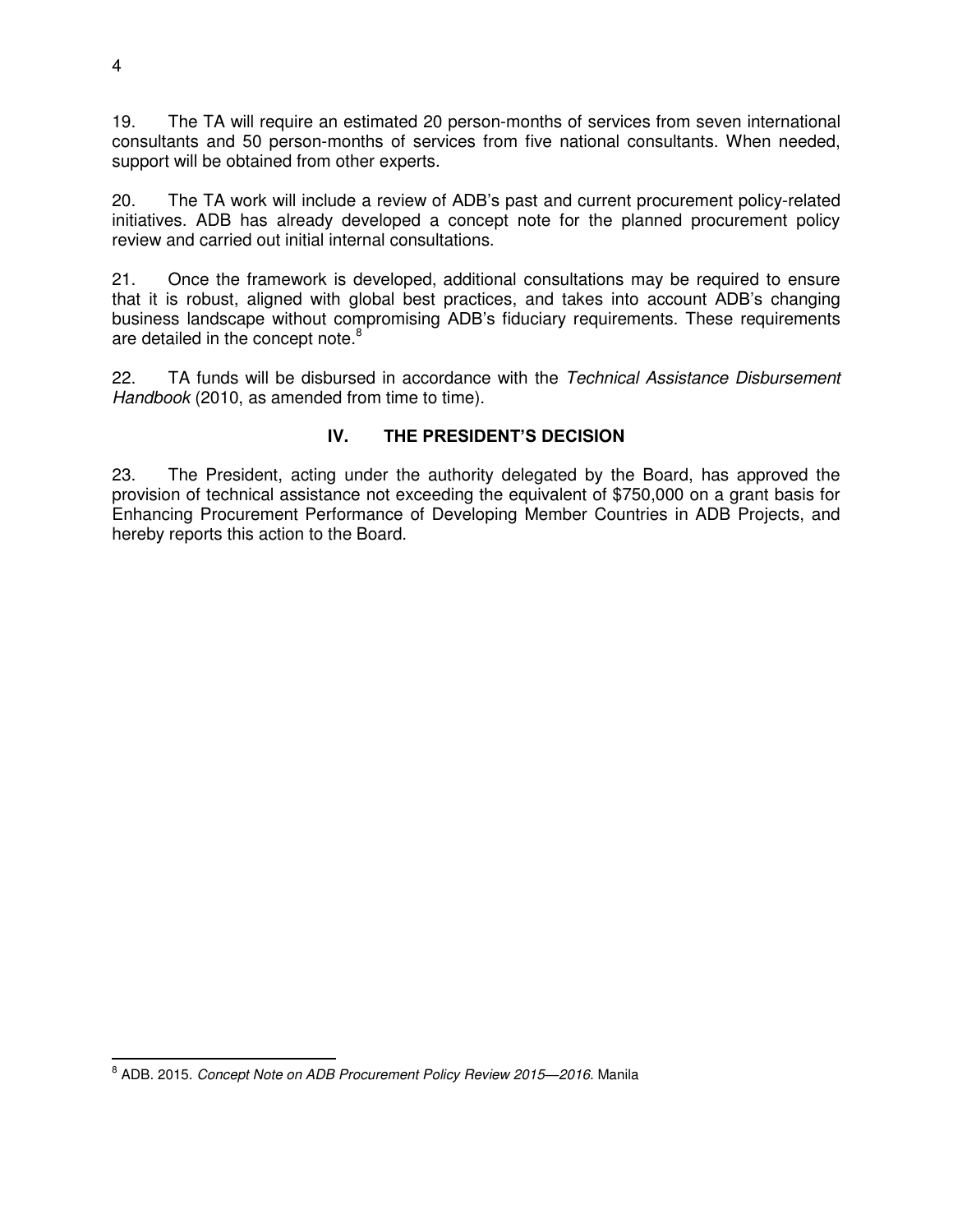#### **DESIGN AND MONITORING FRAMEWORK**

#### **Impact the Technical Assistance is Aligned with**  Enhanced effectiveness of DMC spending in ADB-financed projects through the adoption of a modern principle-based procurement framework **Results Chain Performance Indicators with Targets and Baselines Data Sources and Reporting Risks Outcome** Improved quality of DMC procurement decisionmaking to increase operational efficiency and transparency a. Project procurement turnaround time reduced by mid-2018 Procurement service standard monitoring system (CMS and PRS) DMCs' own procurement policies and procedures do not align sound procurement principles in the new framework. b. DMC spending efficiency increased by mid-2019 c. Reduction in incidents of procurement-related complaints by end of 2019 TA progress reports and disbursement reports **Outputs** 1. Procurement framework developed 1a. Standards for implementing new principle-based policy drafted and agreed TA progress report New procurement methods cannot be applied effectively because skill and capacity gaps of DMCs, executing agencies, and ADB are not adequately addressed. 1b. New ADB procurement policy submitted for approval 1c. New procurement procedures drafted 2. Use of alternative DMC procurement arrangements for ADBfinanced projects increased 3. Capacity enhancement initiatives to support implementation of new procurement policy and procedures developed 2a. Number of alternative procurement systems assessed and approved increases by end of 2018 TA progress report 3a. Number of capacitybuilding activities to introduce the new procurement policy (e.g., training and briefing sessions) by mid-2018 3b. ADB procurement business model strengthened by end of 2017 TA progress report **Key Activities with Milestones** 1.1 Prepare draft new framework by Jun 2016

1.2 Conduct consultations on the new proposed framework between Jul–Sep 2016

1.3 New procurement policy, procedures and guidance notes complete by Dec 2016

1.4 Conduct ADB internal and external consultations on new policy and procedures between Jan–Mar 2017, followed by ADB Board approval

2.1 Finalize methodology for assessing alternative procurement systems by Jul 2016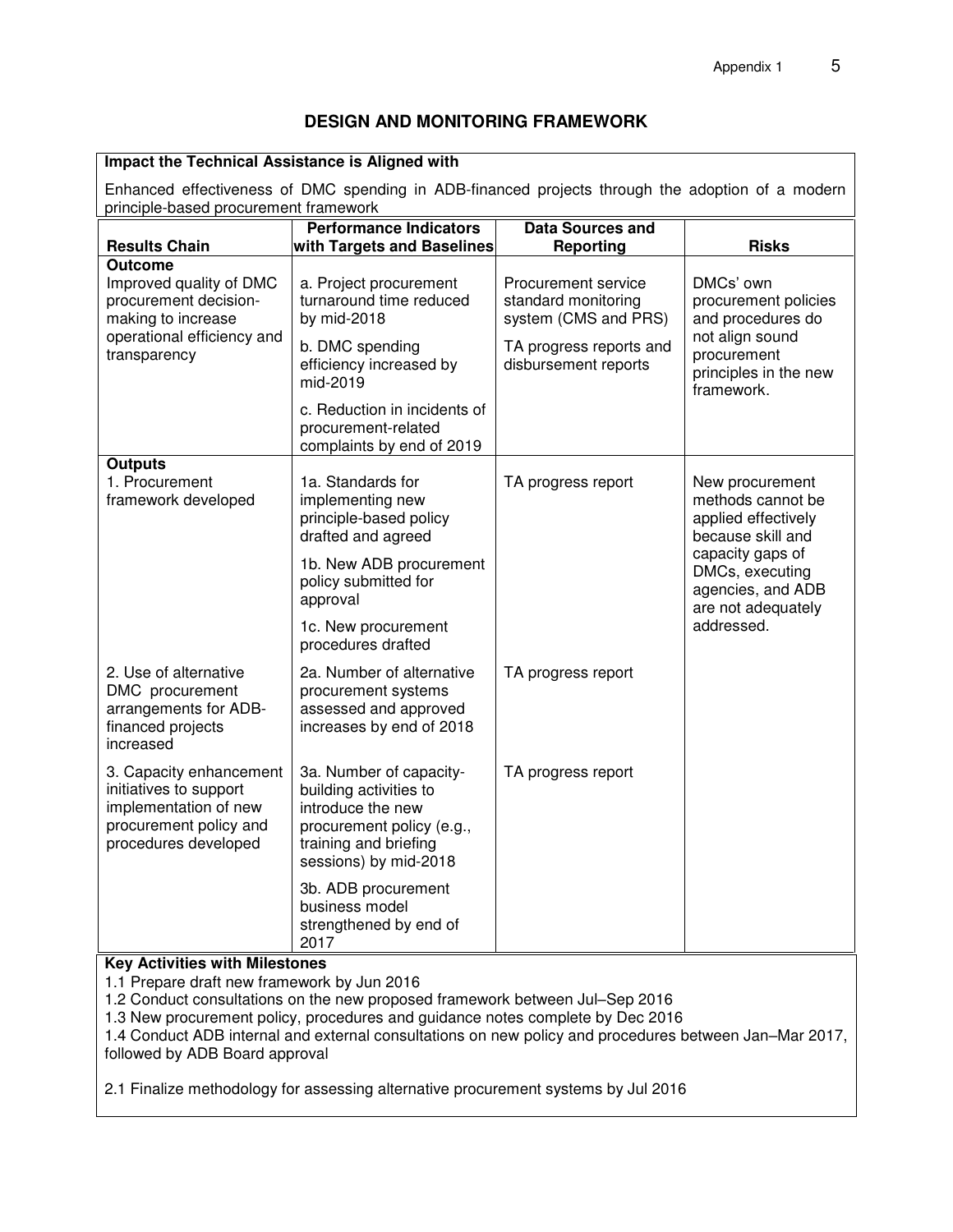#### **Key Activities with Milestones**

3.1 Conduct staff procurement skills assessment by Dec 2016 3.2 Change management and implementation plan by April 2017 onwards

**Inputs** 

ADB: \$750,000

#### **Assumptions for Partner Financing**

Not applicable.

ADB = Asian Development Bank, CMS = Consultant Management System, DMC = developing member country, MDB = multilateral development bank, PPP = public–private partnership, PRS = Procurement Review System, TA = technical assistance.

Source: Asian Development Bank.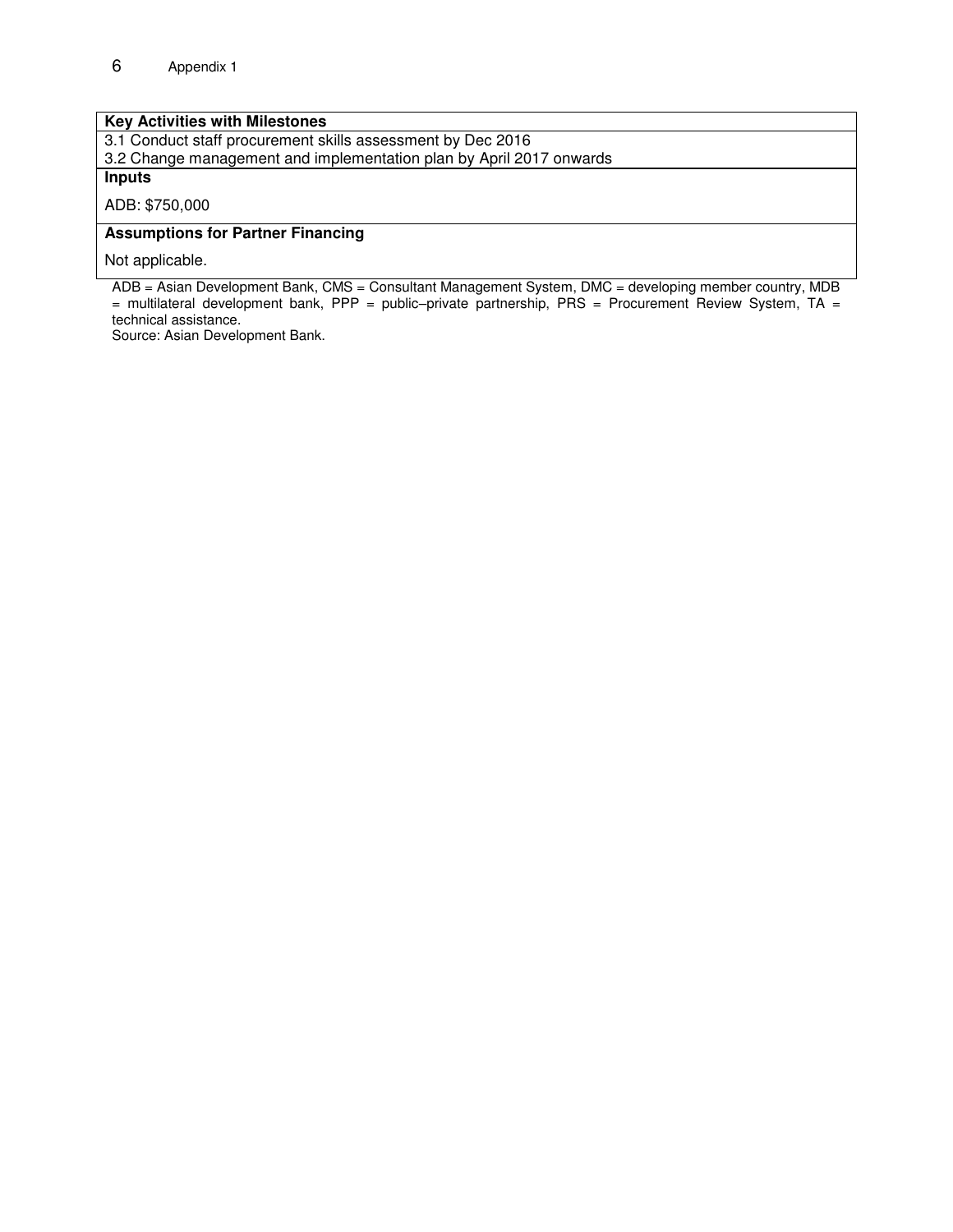# **COST ESTIMATES AND FINANCING PLAN**

| ĸ<br>ſ<br>10 |  |
|--------------|--|
|--------------|--|

| $\sim$ $\sim$ $\sim$ $\sim$<br>Item                                                       | <b>Amount</b> |  |  |  |  |
|-------------------------------------------------------------------------------------------|---------------|--|--|--|--|
| Asian Development Bank <sup>a</sup>                                                       |               |  |  |  |  |
| Consultants                                                                               |               |  |  |  |  |
| a. Remuneration and per diem                                                              |               |  |  |  |  |
| International consultants                                                                 | 450.0         |  |  |  |  |
| ii. National consultants                                                                  | 150.0         |  |  |  |  |
| b. International and per diem                                                             | 75.0          |  |  |  |  |
| c. Reports, communication, and translation                                                | 25.0          |  |  |  |  |
| Contingencies<br>2.                                                                       | 50.0          |  |  |  |  |
| Total                                                                                     | 750.0         |  |  |  |  |
| Financed by the Asian Development Bank's Technical Assistance Special Fund (TASF-Others). |               |  |  |  |  |

Source: Asian Development Bank estimates.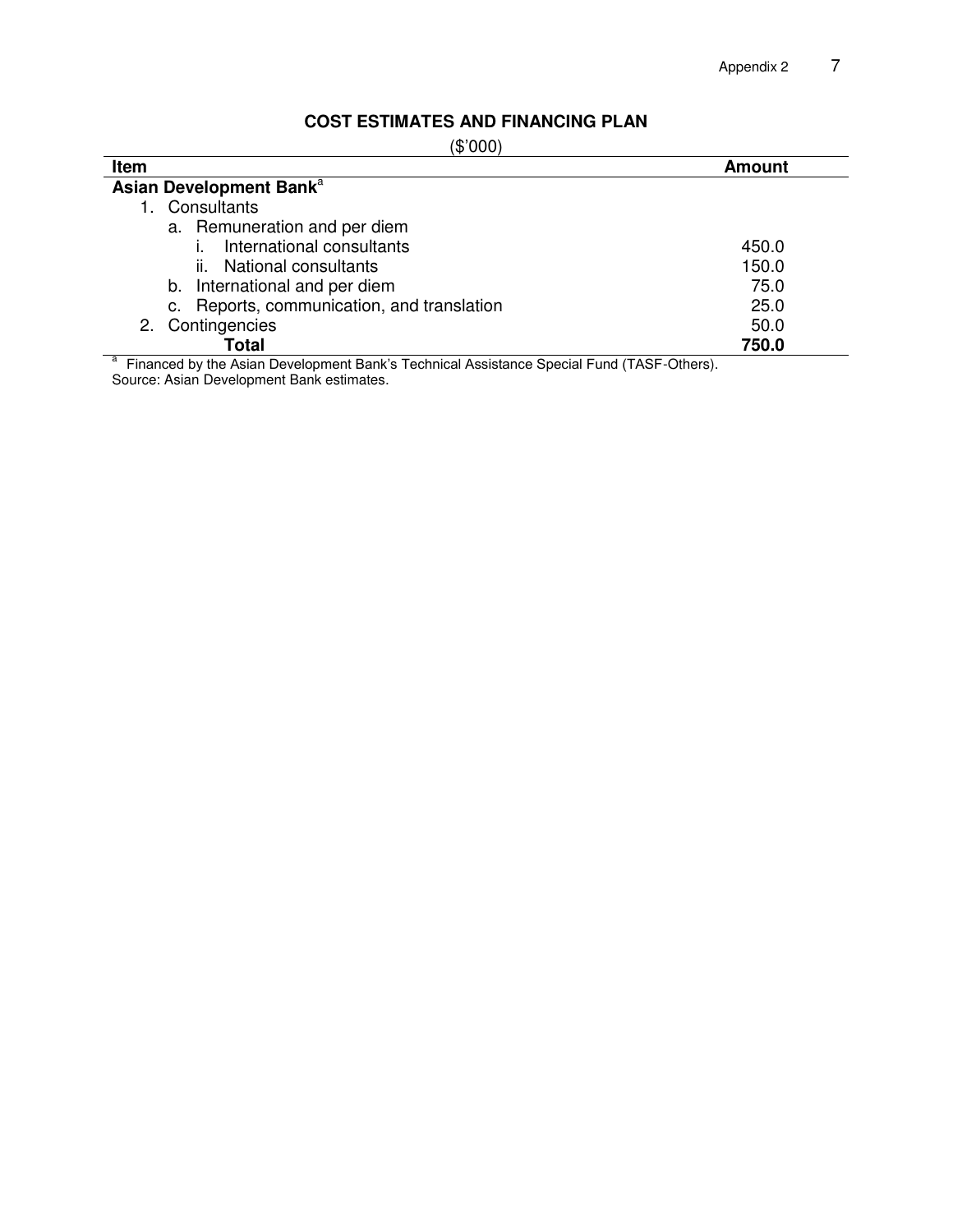# **OUTLINE TERMS OF REFERENCE FOR CONSULTANTS**

#### **A. Three Consultants to Support Development of New ADB Procurement Policy Framework**

1. Activities under the Asian Development Bank (ADB) policy and advisory technical assistance (TA) for Enhancing Procurement Performance of Developing Member Countries in ADB Projects will include (i) the drafting of a new ADB procurement framework, (ii) benchmarking of procurement practices of other multilateral development banks, (iii) procurement skills analysis, (iv) the drafting of procurement policies and procedures, and (v) preparation of guidance notes for new procurement areas.

2. ADB's review of its current procurement policy is expected to result in development of the new procurement framework under this TA. This framework will have six key elements: (i) a principle-based modern procurement policy, (ii) flexible procurement methods, (iii) technologyenabled efficient procurement processes, (iv) systematic capacity building of executing agencies, (v) ADB's acceptance of well-functioning borrower procurement systems for its projects, and (vi) training of ADB staff for better procurement decision making and support.

3. To help in the design of the new procurement framework, ADB's Operations Services and Financial Management Department (OSFMD) will hire national and international consultants. The scope of work planned includes a review of ADB's past and current procurement policy-related initiatives, including those carried out under the Midterm Review of Strategy 2020 Action Plan. This will be done to gain a full understanding of the current procurement policy and how it is being implemented and thereby help in the development of the new framework. OSFMD has developed a concept note for the planned procurement policy review and carried out initial internal consultations. Further consultations may be required to ensure that the framework developed is robust, in line with global best practices, and takes into account the changing business landscape of ADB without compromising the fiduciary requirements. This has been discussed in detail in the concept note.

- 4. The three consultants will
	- (i) review past and current procurement policy-related initiatives within ADB;
	- (ii) review current procurement bottlenecks related to procurement efficiency and effectiveness in ADB operations;
	- (iii) recommend a new procurement policy framework based on the six elements described in para. 2 and in line with international best practices in public procurement, including those with which other multilateral development banks have experience;
	- (iv) make recommendations on changing ADB's current procurement organizational structure to meet ADB business requirements effectively and efficiently;
	- (v) assess potential fiduciary risks in transitioning to the new framework and develop mitigation measures;
	- (vi) participate in discussions with OSFMD management to prioritize implementation of the new framework;
	- (vii) provide inputs and peer review of the new policy and procedures, borrower and staff capacity development programs, and monitoring arrangements, emerging areas like procurement of innovative technologies and others as may be required;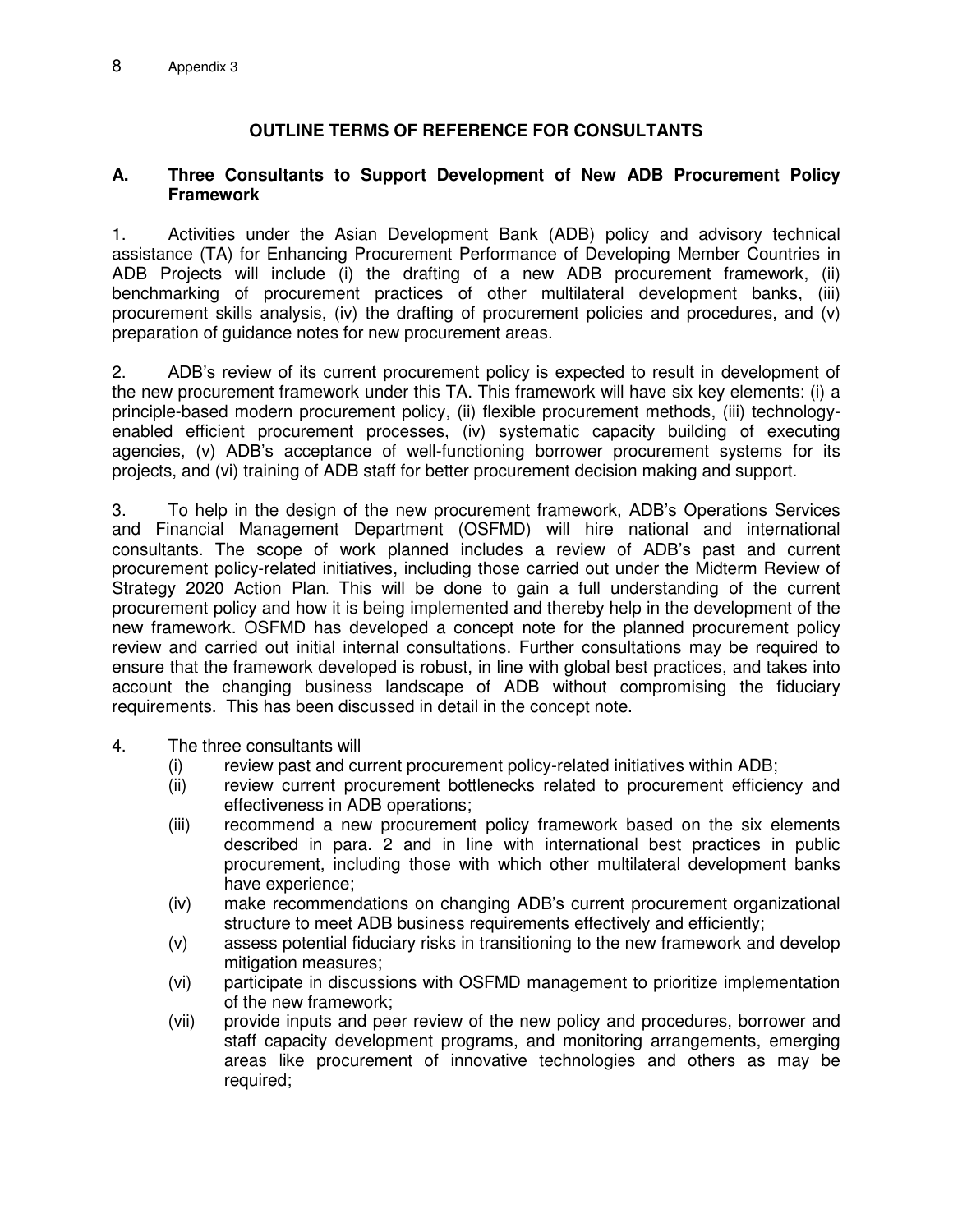- (viii) support the preparation of user guides, new standard bidding documents and contracts forms, bid evaluation guides, training materials, and e-learning for Procurement Accreditation Skills Scheme; and
- (ix) support consultations with key engineering associations and contractor associations
- 5.These consultants must have the following minimum qualifications:
	- (i) a bachelor's degree (a master's degree is preferred);
	- (ii) strong work experience in project management and procurement, preferably gained working with a host of private sector, government institutions, and multilateral development agency-financed projects;
	- (iii) strong analytical understanding of issues, challenges, and opportunities related to procurement reforms; and
	- (iv) demonstrated knowledge of and experience in analysis and interpretation of procurement-related quantitative and qualitative information.

#### **B. Two International Consultants to Support Use of Alternative Procurement Systems**

6. The consultants' work will include developing a methodology and guidance for evaluating and using alternative procurement systems in ADB-financed projects. The consultants will also help prepare guidance for assessing procurement systems for resultsbased lending operations. This work will involve a review of similar past and current initiatives for use of country systems by other entities, and understanding of best practices. The consultants will also serve as peer reviewers when needed for the ongoing procurement policy development work.

- 7. The tasks include:
	-
	- (i) review of the past and current initiatives within ADB;<br>(ii) review initiatives by other MDBs and their experier review initiatives by other MDBs and their experience in implementing country systems;
	- (iii) recommend a robust methodology and provide suitable guidance for ADB to use alternative procurement arrangements;
	- (iv) define the criteria based on which such arrangements can be assessed and deemed acceptable by ADB or another development partner;
	- (v) recommend a methodology for procurement under ADB-financed results-based lending, including lessons learned from other MDBs and identifying operations most suited for results-based procurement arrangements; and
	- (vi) provide inputs and peer review of the new policy and procedures, borrower and staff capacity development programs, and monitoring arrangements as required.
- 8. These consultants must have the following minimum qualifications:
	- (i) a bachelor's degree (a master's degree is preferred);
	- (ii) strong work experience in project management and procurement, preferably gained working with the private sector, government institutions, and multilateral development agency-financed projects;
	- (iii) strong analytical understanding of issues, challenges, and opportunities related to procurement reforms; and
	- (iv) demonstrated knowledge of and experience in analysis and interpretation of procurement-related quantitative and qualitative information.